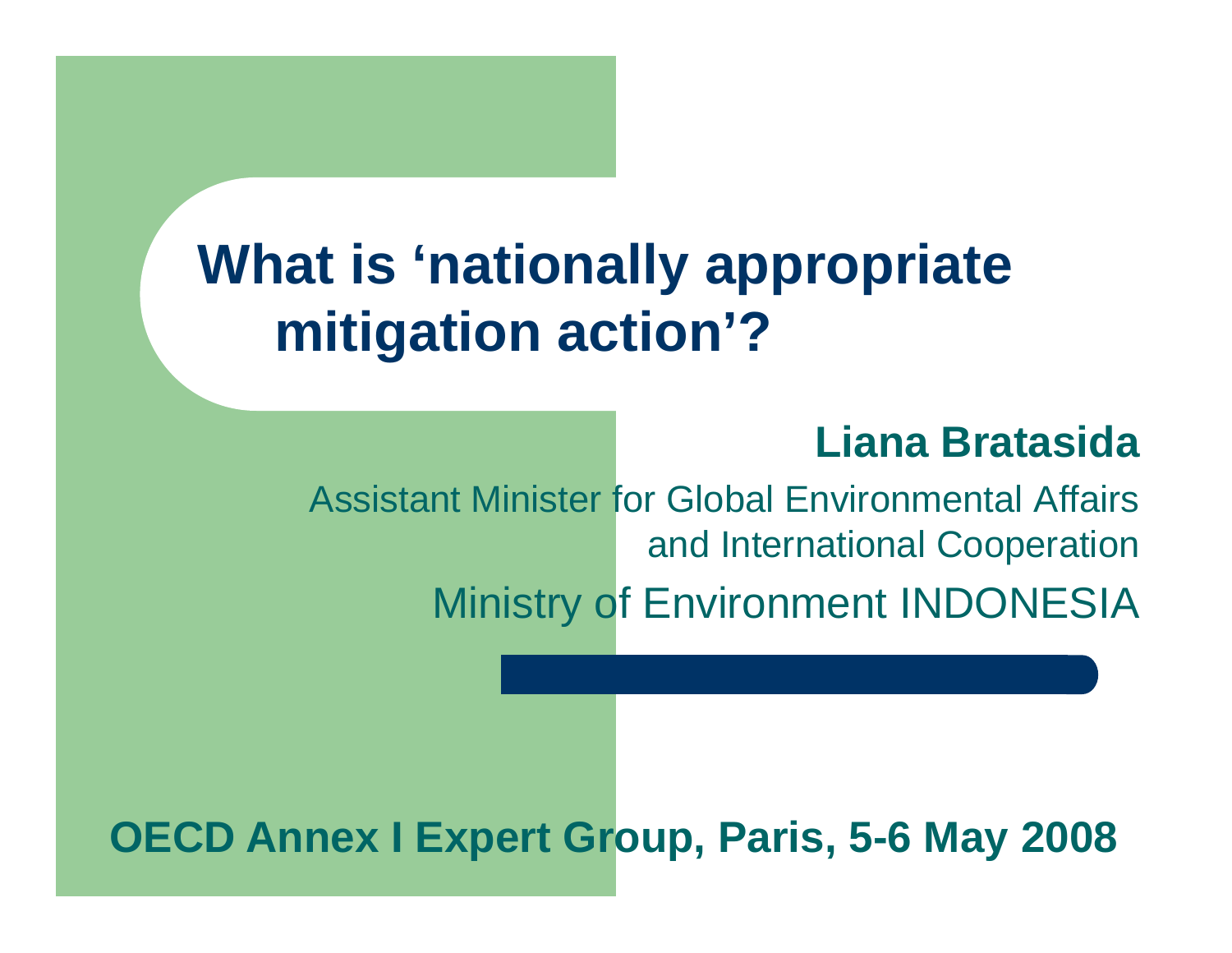## **What does the Convention say?**

- Different countries, different nationally appropriate action on the basis of equity and in accordance with common but differentiated responsibilities and respective capabilities (Convention Art. 3.1)
- Developing countries will effectively implement national action depends on the effective implementation of the commitments by developed countries in provision of financial resources and transfer of technology (Convention Art. 4.7)
- The priorities of developing countries are economic and social development and poverty eradication (Convention Art. 4.7)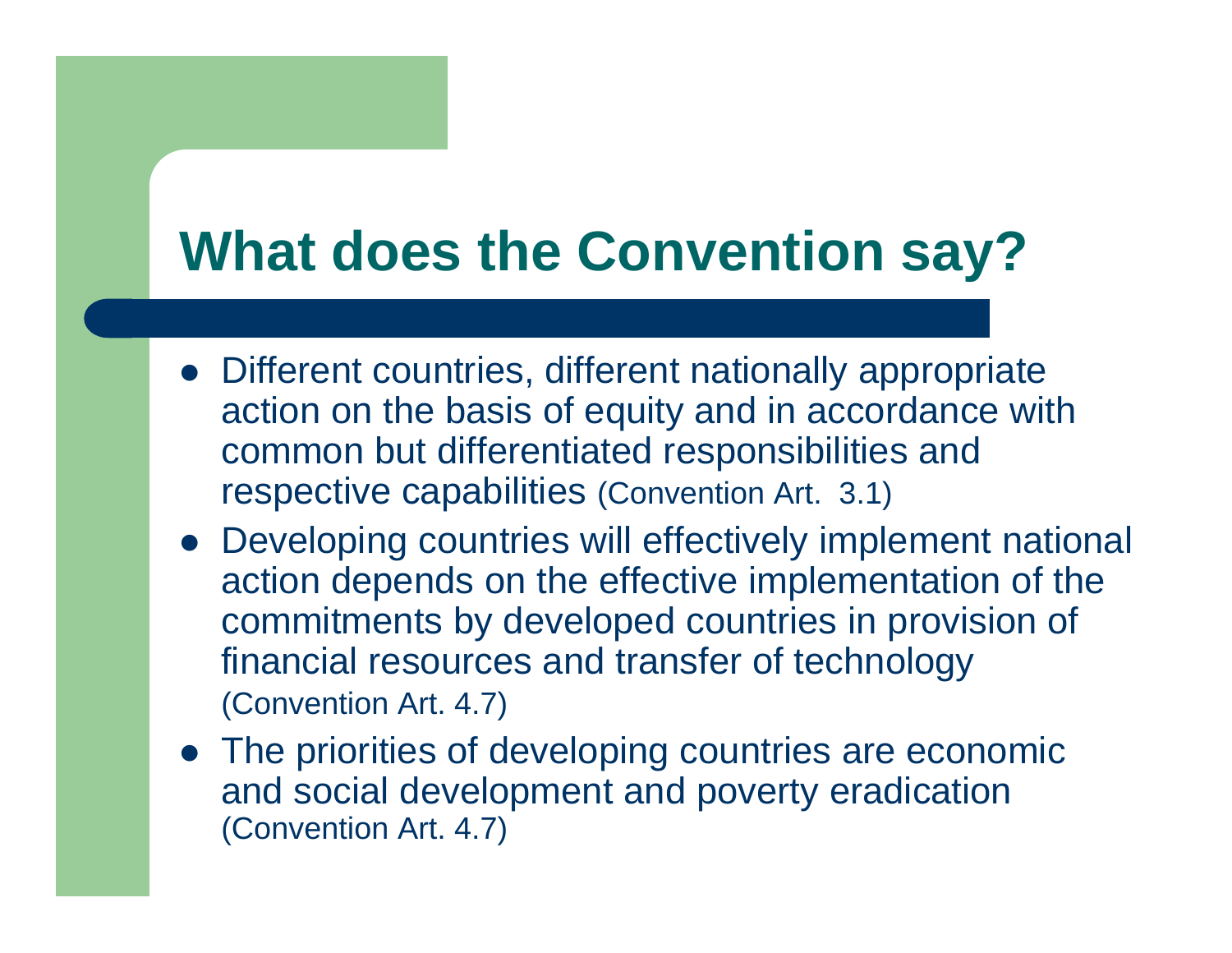# **What is 'nationally appropriate'? (1)**

- Inline with decentralization
	- Strategies are developed in the context of local (regional) development plan, example energy efficiency strategies for urban cities are different from agriculture-rural areas
- Ensure environmental sustainability but at the same time pro-growth, pro-poor, pro-employment
	- National policy related to CC, integrated with other development aspects
	- Progressively reduce oil subsidies
	- Poverty reduction through promotion of alternative income, e.g. reduce illegal logging
	- Establish economic incentives that supports mitigation action, including fiscal, financial, market instruments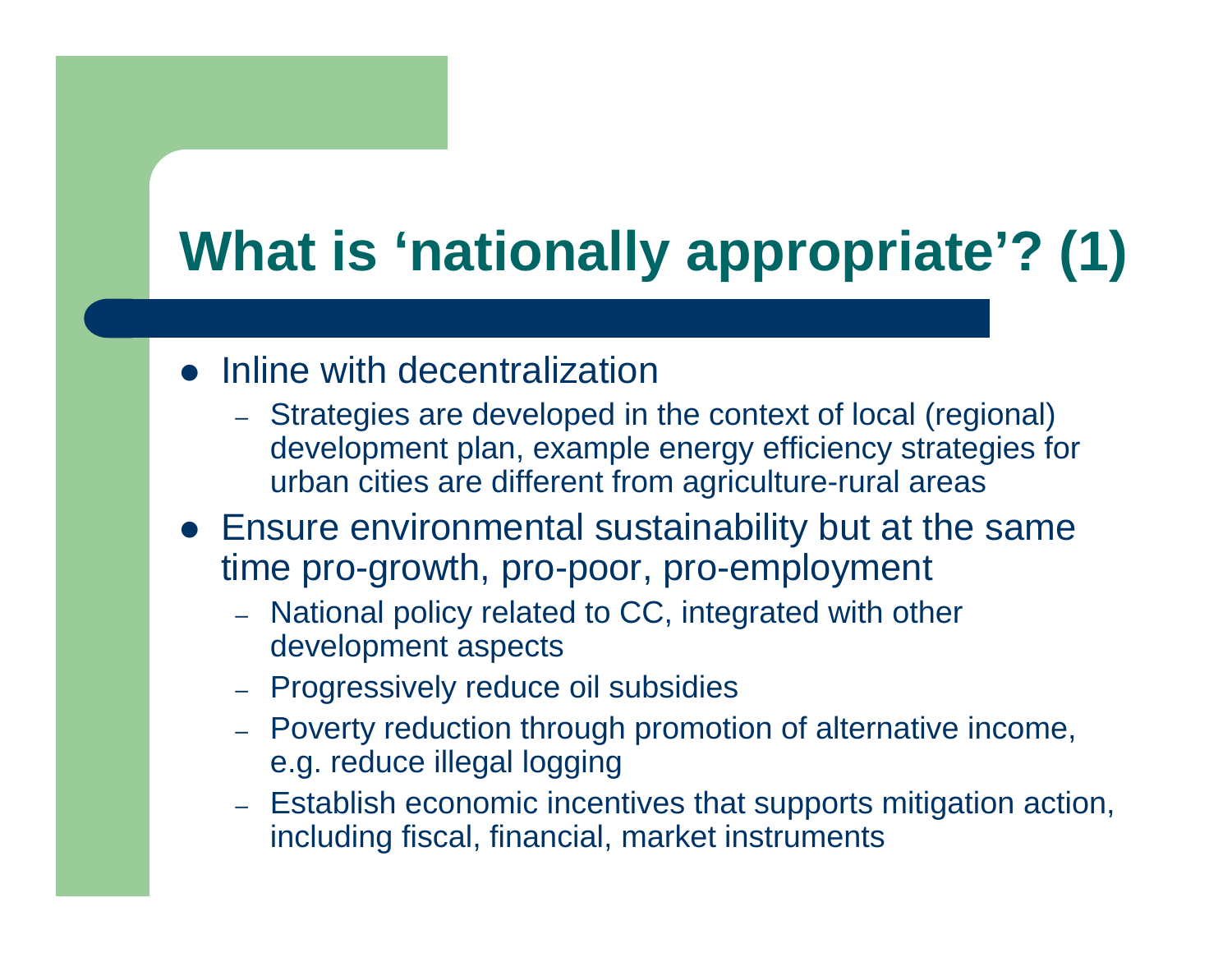# **What is 'nationally appropriate'? (2)**

- Development of renewable energy based on abundance of resource available, and technology adoption based on abundance of resource
	- geothermal, hydro, solar and wind, wave/tidal
- Collaboration of all stakeholders
	- Awareness raising and capacity building
	- NGO with community develop renewable energy projects for village, e.g. biogas (from waste) for cooking stove in Aceh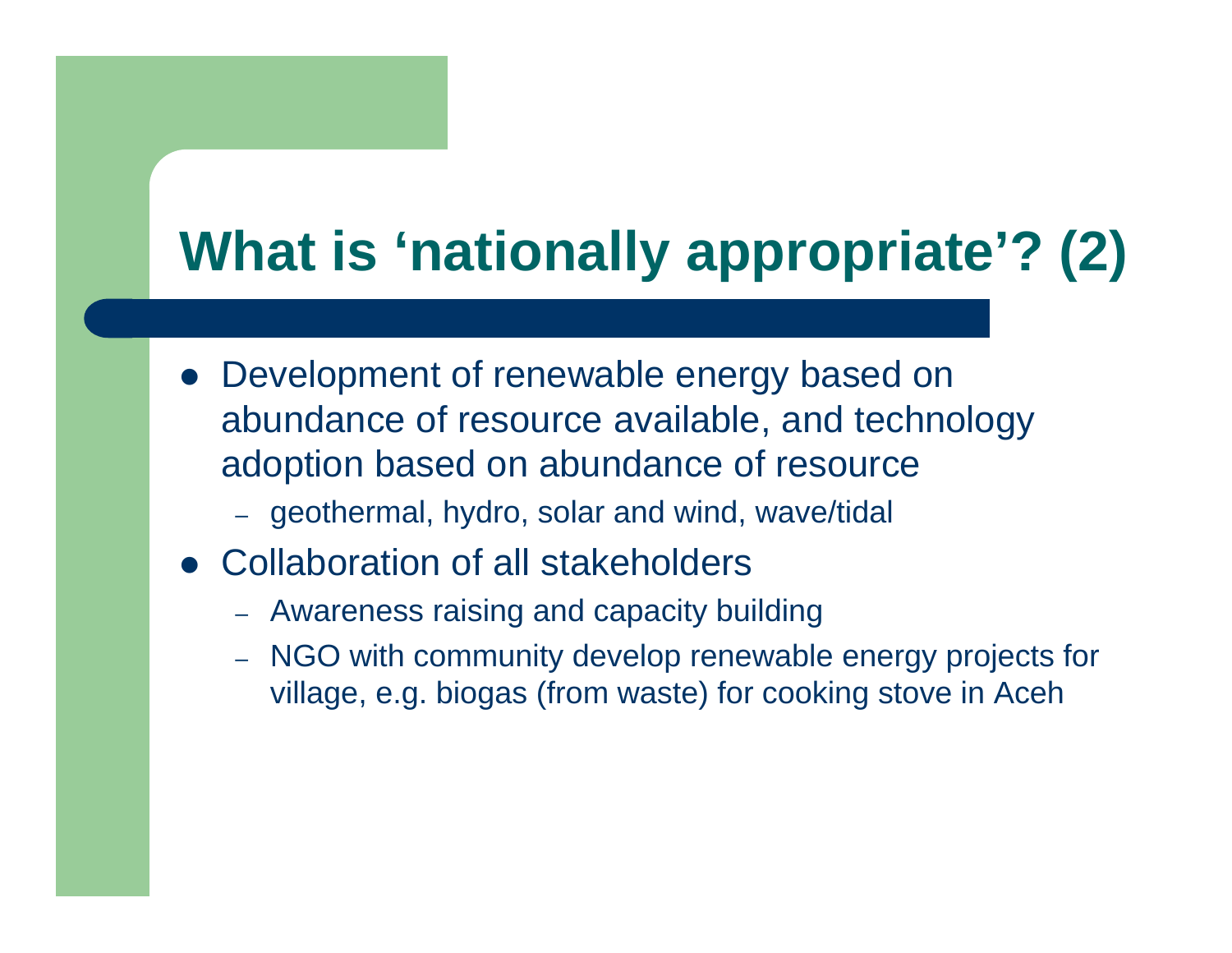# **What is 'nationally appropriate'? (3)**

#### • Sectoral approach as a domestic action

- Developing countries will take this approach, but not internationally and with contribution of lessons-learned from developed countries
- Sectoral approach is to be decided according to domestic condition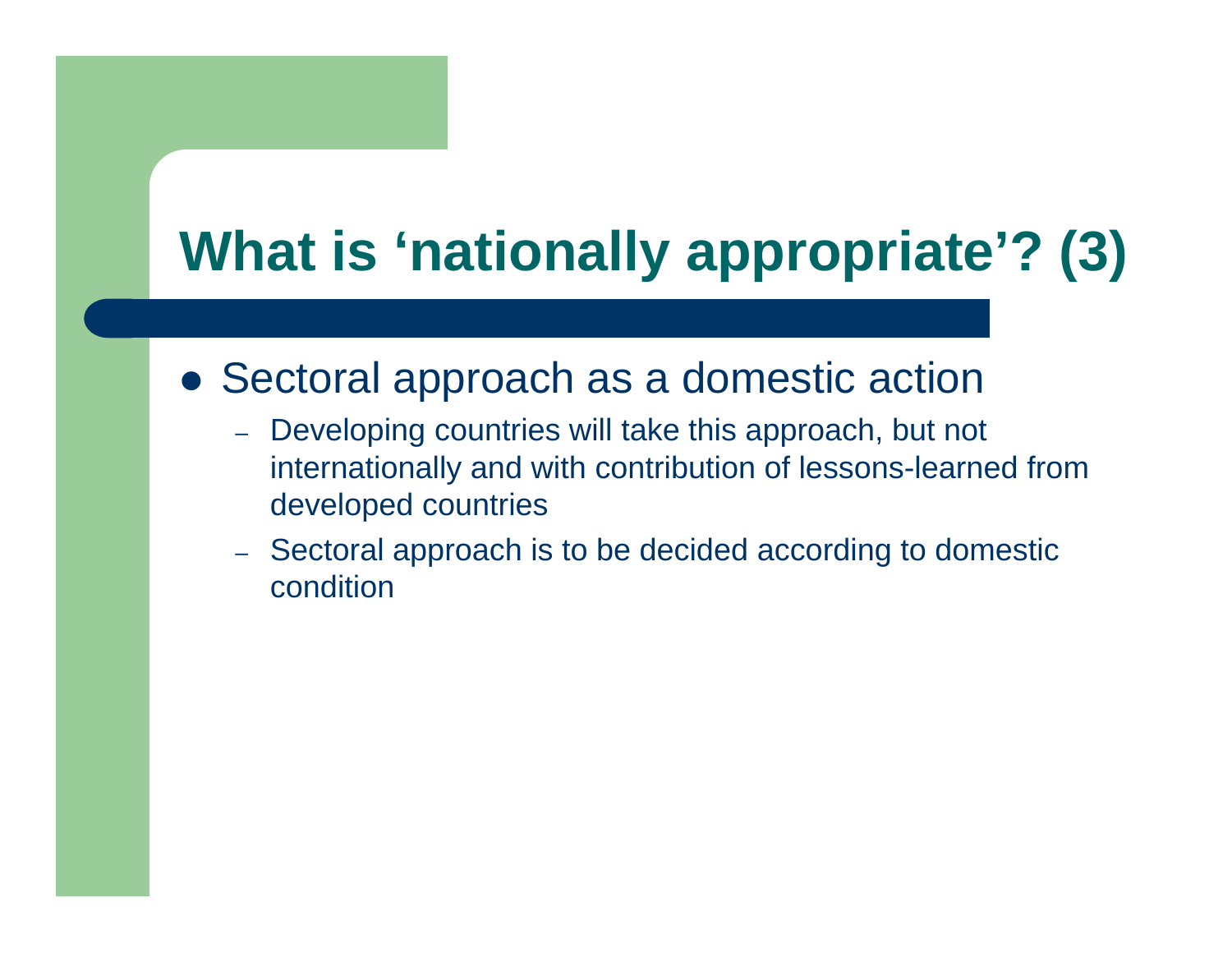### **Indonesia: Background Info (1)** Population density per sq km

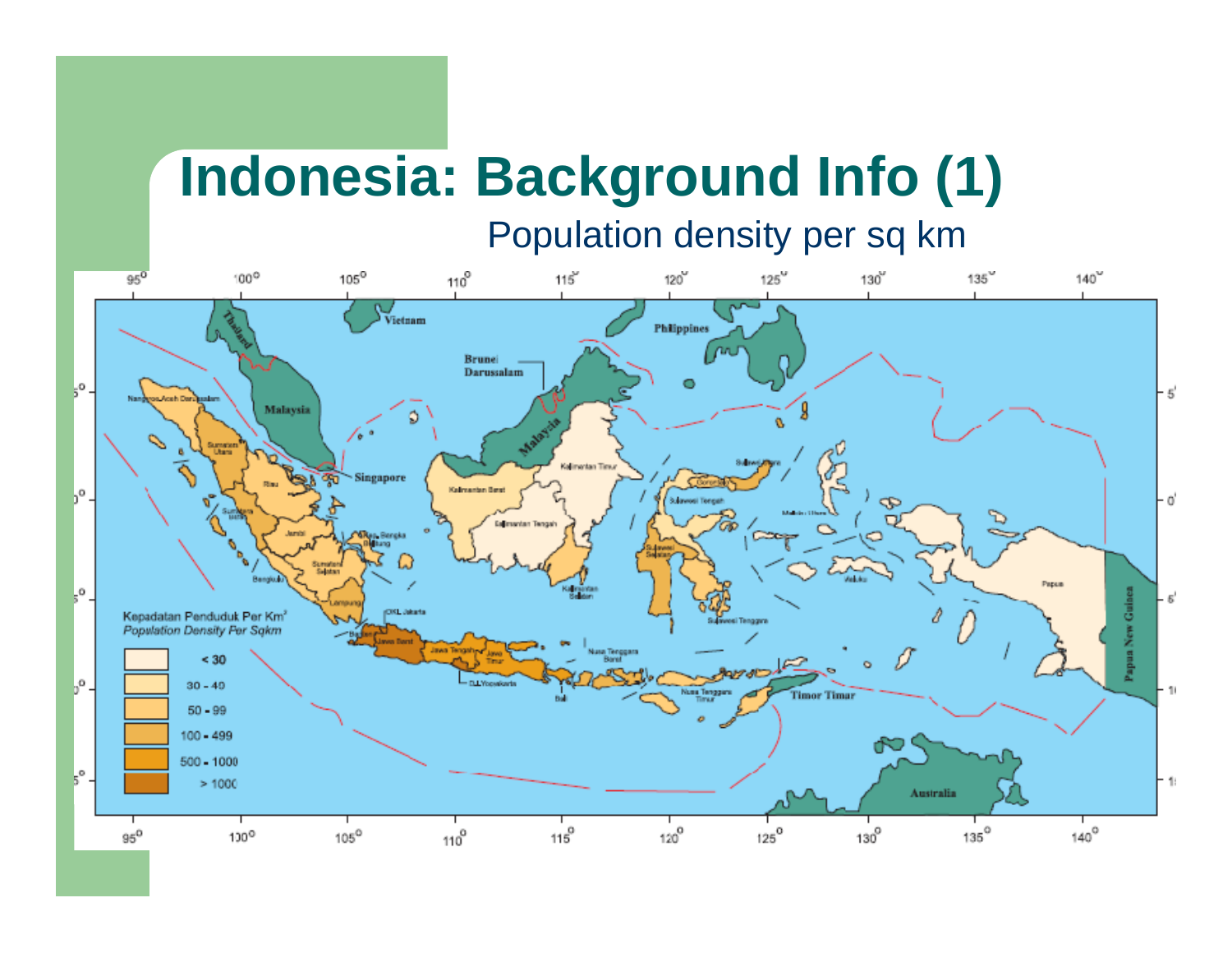# **Background Info (2)**

### **• Population**

- –4th largest population of 220 million (3rd is US with 300 million)
- –more than 60% lives in Java (Java is only 7% of Indonesia)

## **• Physical & Biodiversity**

- –17580 islands
- –its tropical forest is lung to the world
- –mega biodiversity
- – shoreline length 81000 km, 65% of the population in Jawa lives in coastal region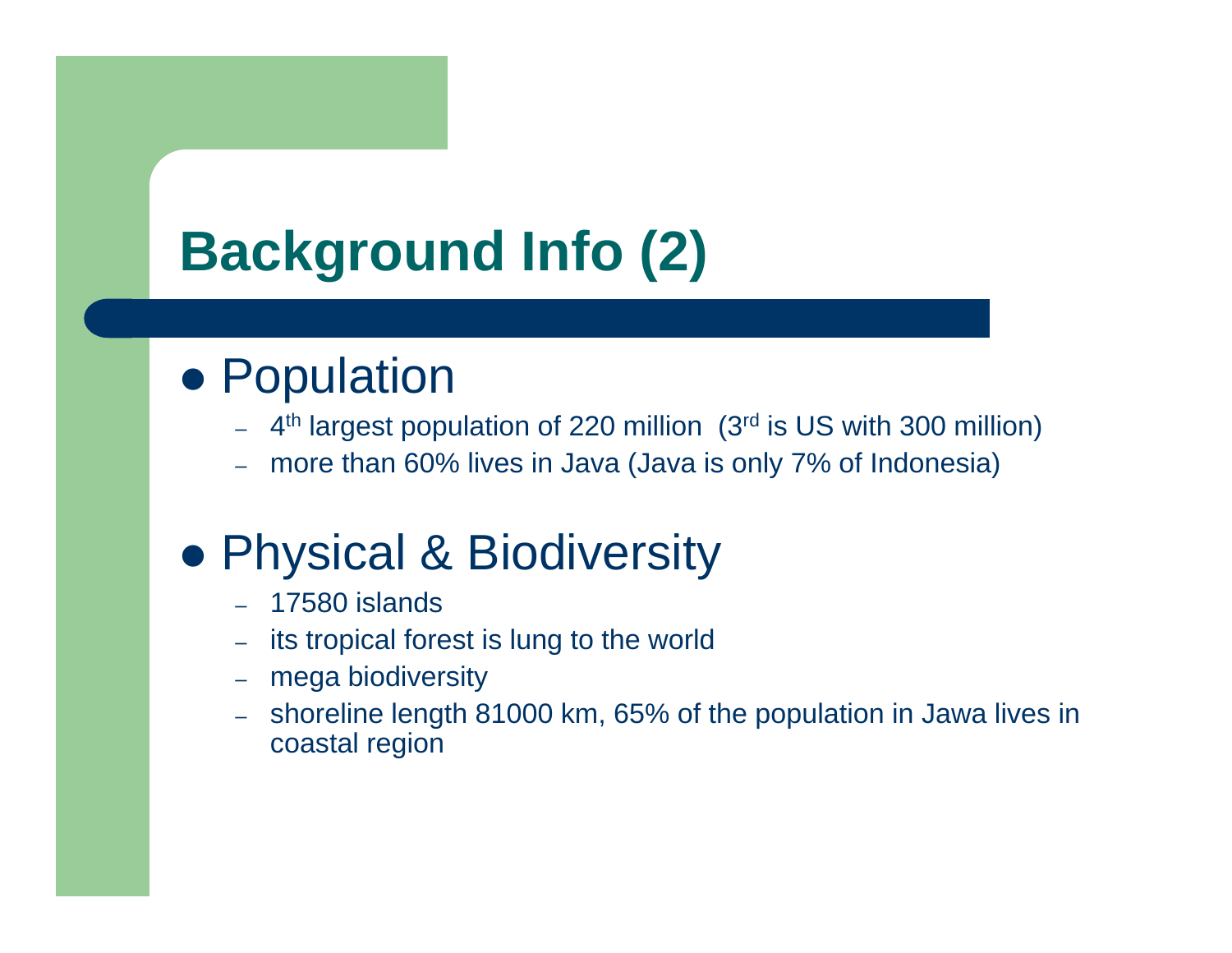# **Background Info (3)**

#### • Economy:

- GDP per capita USD 4130
- 10% unemployment and relatively low level of income (minimum wage of USD 600 annually for Jawa and lower for other region)
- – Distribution of Income: 16% lives below poverty line (more as oil price increase)
- **Social** 
	- Human Development Index, ranked 107 (Malaysia #63, Thailand #78)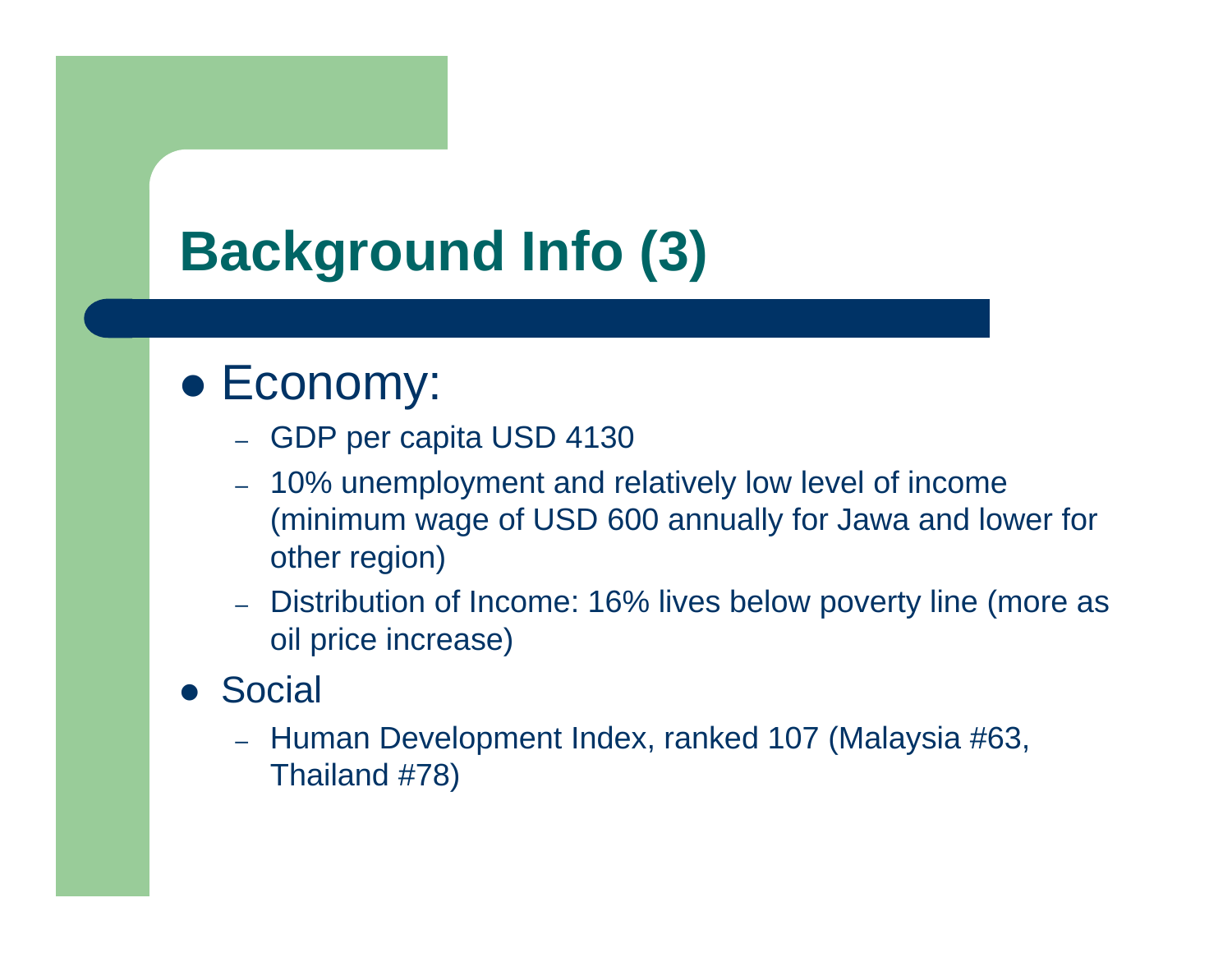## **Development Strategy in Indonesia**

- Pro-growth
- Pro-poverty
- Pro-employment
- Pro-environment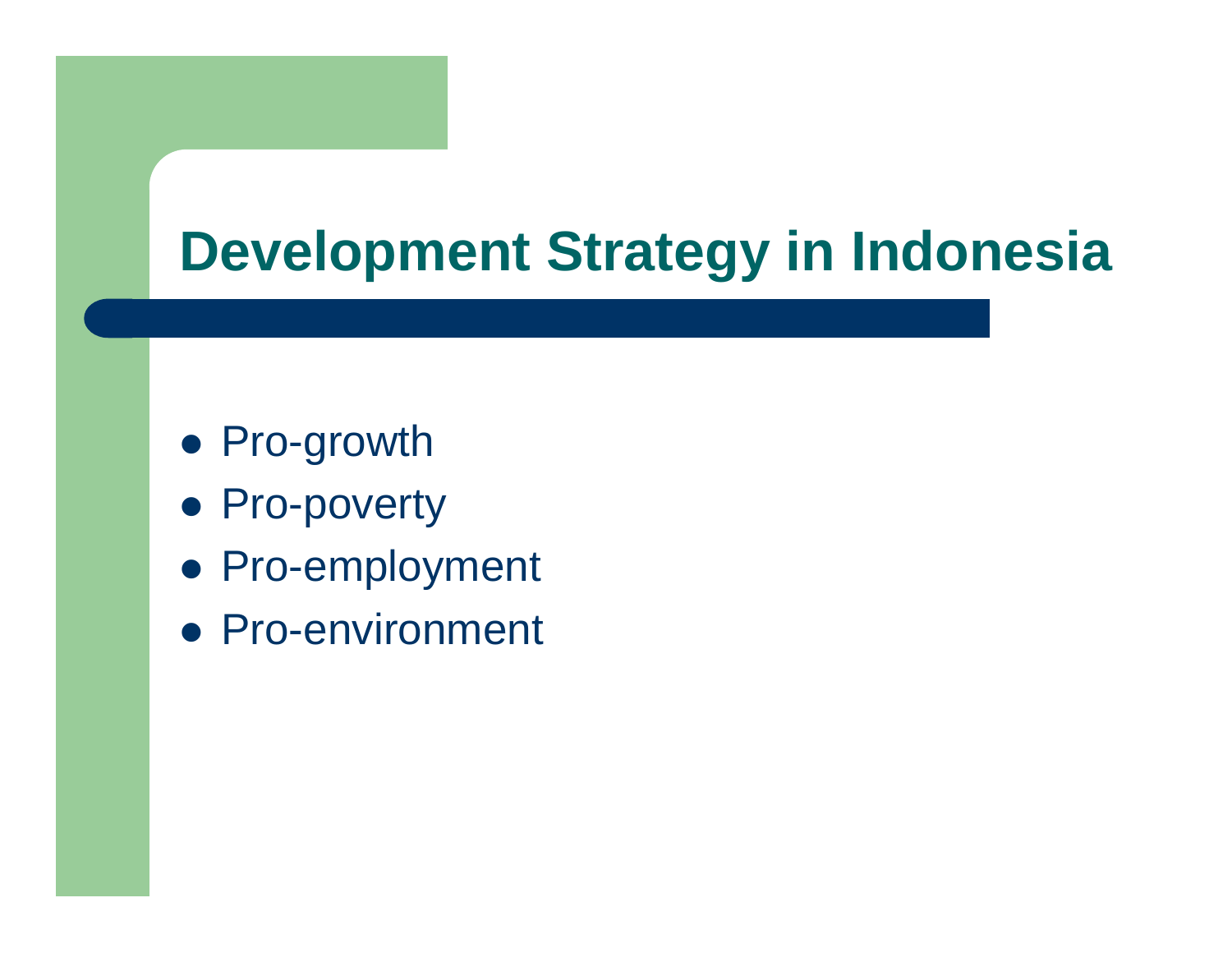## **National Action Plan Addressing Climate Change (1) (President's Endorsement in 2007)**

#### • Forestry sector (LULUCF)

- reduce emission and increase carbon absorption capacities e.g.: A/R, land rehabilitation, SFM and Avoided Deforestation (rehabilitation of degraded forest 20% in 2009, 51% in 2012, 82% in 2025)
- "Toward Green Indonesia" program
- Forest Fire Management Planning
- Peatland Management guideline
- **Energy Sector** (i.e. energy diversification, conservation and implementation of clean technology):
	- Energy Mix policy with 17% emission reduction in 2025 (50% GHG emission reduction from power plant in 2050) more with inclusion of geothermal, nuclear and CCS
	- Mass Rapid Transportation system (30% GHG emission reduction in 2025)
	- Municipality waste management (Waste to Energy Conversion)
	- Independent energy for rural community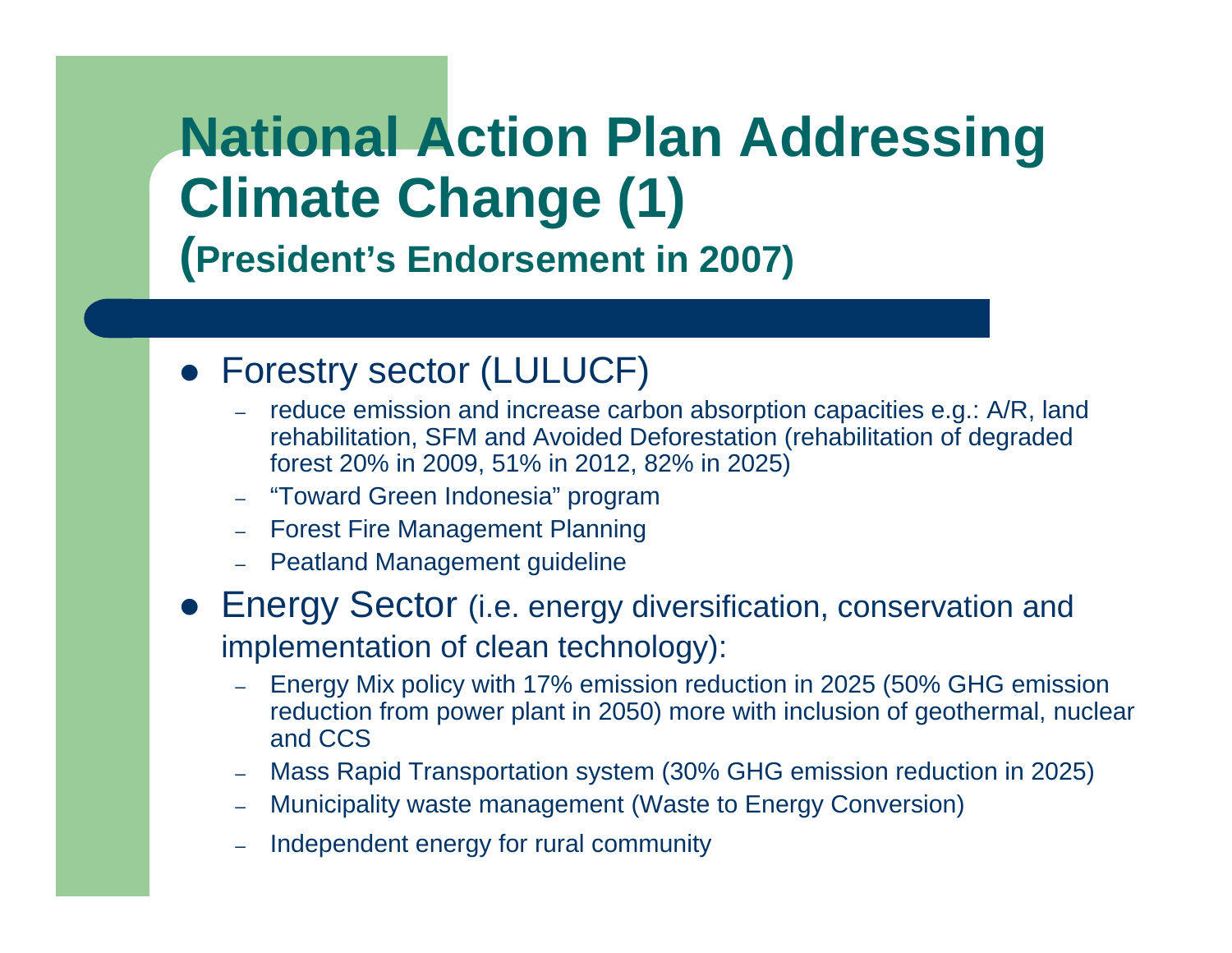## **National Action Plan Addressing Climate Change (2)**

- CDM (Clean Development Mechanism)
- Economic tools:
	- Duty free for clean technology
	- progressive reduction of retribution for waste
	- Incentive for household conservation of electricity
- Marine sector: Integrated Coastal Management (to increase carbon absorption)

Source: RAN-MAPI, Minister of Environment 2007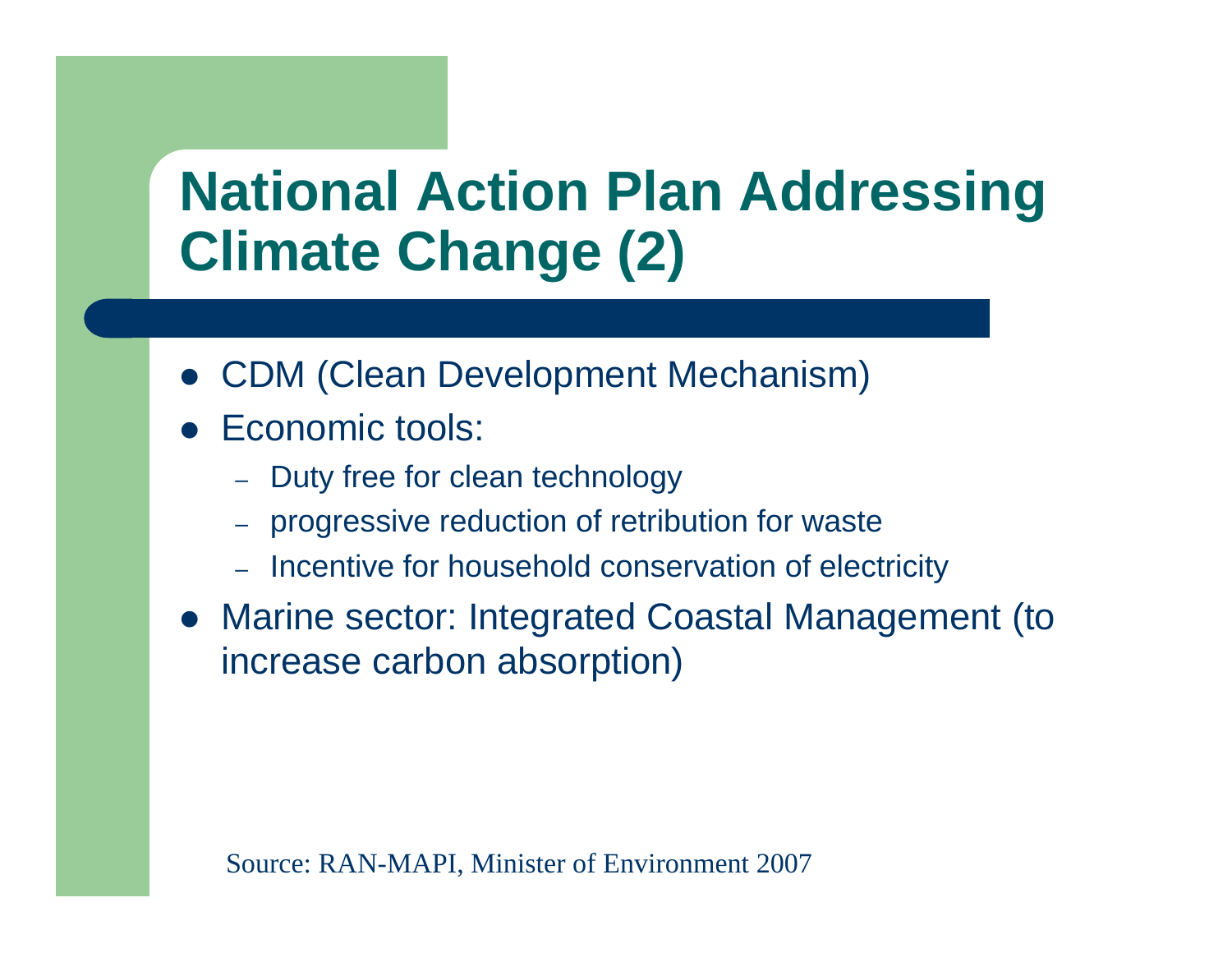#### **ActionsPlansDevelopment Action and Plan (Bappenas, 2008)**

- ¾ Reduced fuel subsidy, while protecting the poor
- ¾ Doubled environmental spending
- ¾ Provided import incentives for clean technologies
- $\blacktriangleright$  Raised awareness and constituency
- National Action Plan for Climate Change
- **Reduce emissions from** deforestation
- **Diversify & shift energy** mix to include wind, water, geothermal
- **Develop low carbon** growth strategy

Source: National Planning Agency (Bappenas), 2008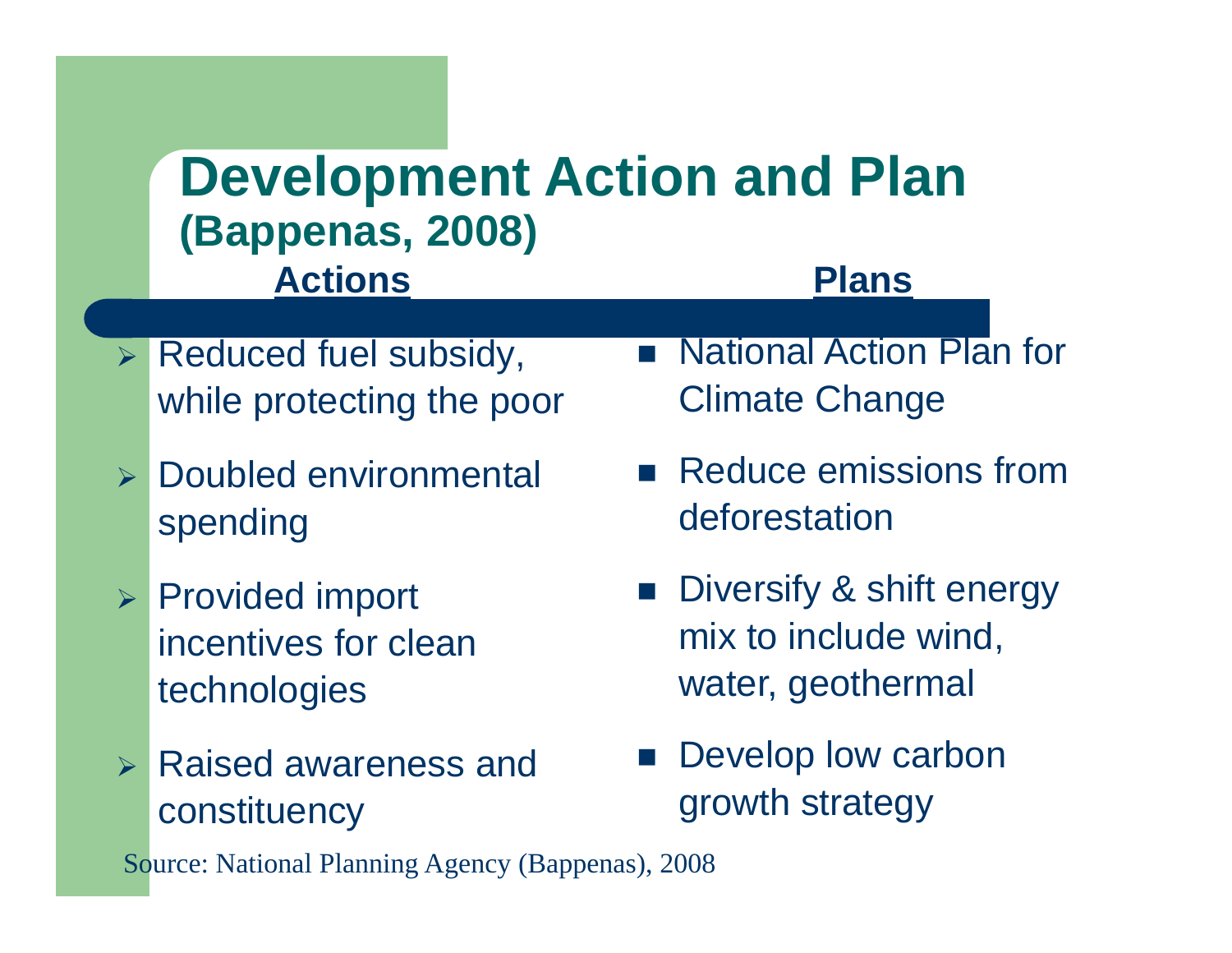## **Cooperation:** *Action to be taken with other countries*

- Transfer of technology for renewable energy:
	- soft-loans for climate friendly technology
	- public-private partnership
- R&D cooperation & joint research for technology relevant with abundance of resource
- International financial incentives for developing countries to take on the path of low carbon economy
- Private to private cooperation:
	- Development of CDM